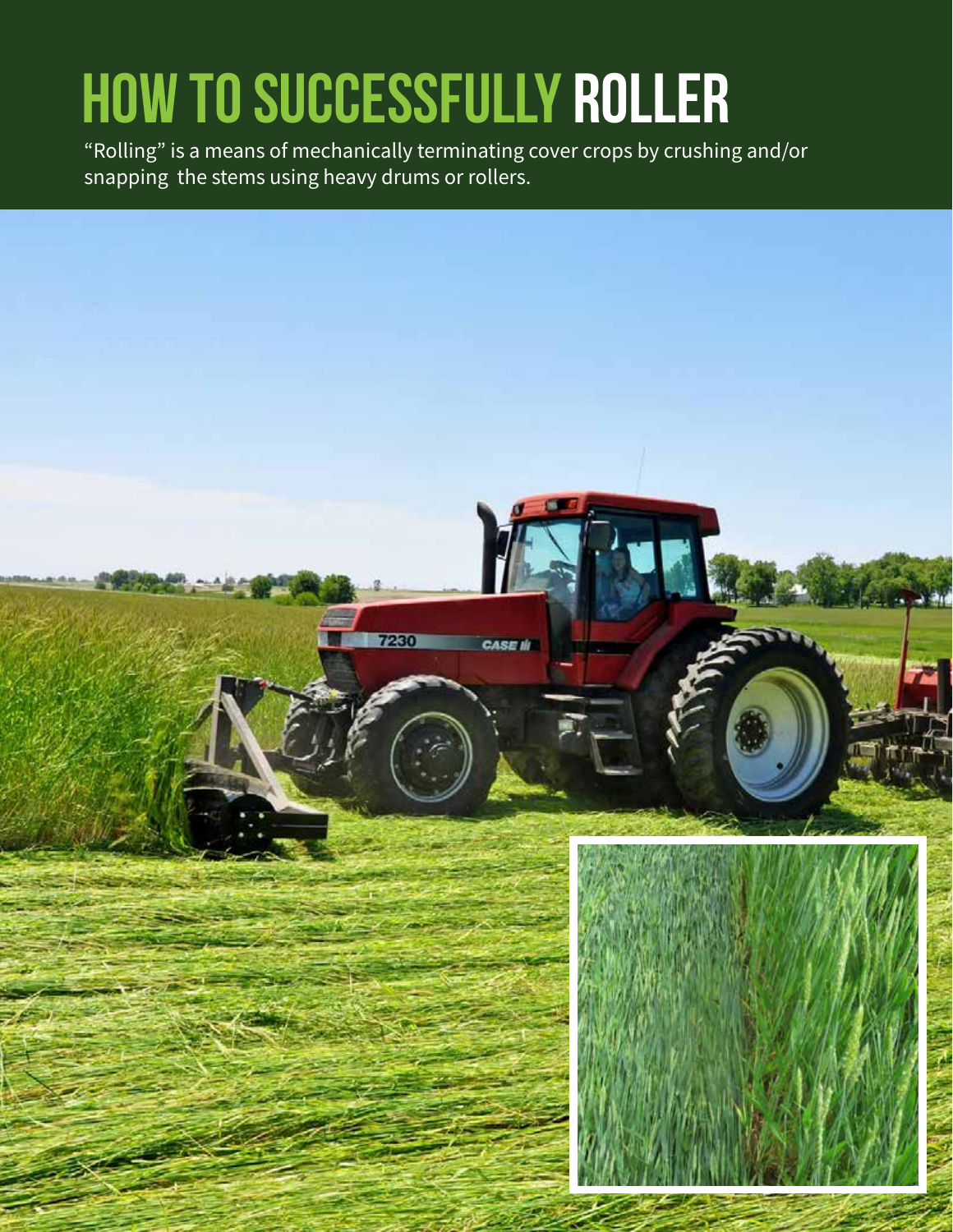"Rolling" is a means of mechanically terminating cover crops by crushing and/or snapping the stems using heavy drums or rollers. Roller-crimping can help reduce and sometimes eliminate the need for herbicides. The crimped cover crop also creates a mat, on the soil surface, that keeps soils cooler and moister during the growing season. However, roller crimping required specialized and often expensive equipment; in addition, roller crimping will only be successful on cover crop that are flowering (anthesis), necessitating a later planting date.

### **There are two types of roller crimpers:**

### HitcH Mounted RolleR cRiMpeR

Most roller crimpers are water-filled drums mounted with chevron-patterned blades pushed in front of or pulled behind the tractor.

#### planting afteR cRiMping

Crops usually need to be planted in the same direction of travel as the crimper traveled. Although planters should usually plant in the same direction that crops were rolled, there is one exception; Yetter shark tooth coulters work very well planting in the opposite direction as the cover crop was rolled. Do NOT try to plant crosswise over rolled cover crop.

#### cRiMping afteR planting

Farmers can also consider planting their cash crop into a green living cover crop (planting green) and then roller-crimping the cover crop after planting the cash crop. Soybeans can withstand being roller-crimped after emergence. Corn fields should be rolled-down before the corn emerges.

#### fRont oR Back Mounted

When pulling a rear 3-point hitch mounted roller crimper, the tractor tires push cover crops down prior to contact with the blades, resulting in uneven crimping in the wheel tracks. Front mounting the crimper eliminates this problem; farmers can crimp and plant in a single pass. While front mounting is recommended, a Laforge Systems front 3-point hitch may cost more than a roller crimper.

Some farmers have been successful pulling the crimper behind their planter. However, most of the tine rollers (hitch-mounted) do not match up to planters. Be aware, farmers may need to be creative in order to attach a roller to a planter.

### Mounting on planteRs

Dawn Equipment and Yetter manufacture a planter mounted cover crop roller crimper, which allows farmers to easily crimp tall cover crops and plant in a single pass. As of 2020, they are not compatible with all planters; they are not compatible with any split planter.

**PROS:** Mounting rollers on planters enables operators to terminate cover crop and plant in a single pass.

**CONS:** Cover crops can only be crimped during planting; in certain years it may advantageous to terminate cover crops 1-2 weeks before planting to avoid cover crops growing out of control. Also cover crop termination may be uneven behind the wheel tracks. Farmers who plant soybeans, in narrow row spacing using a drill or split planter can not use planter mounted roller crimpers.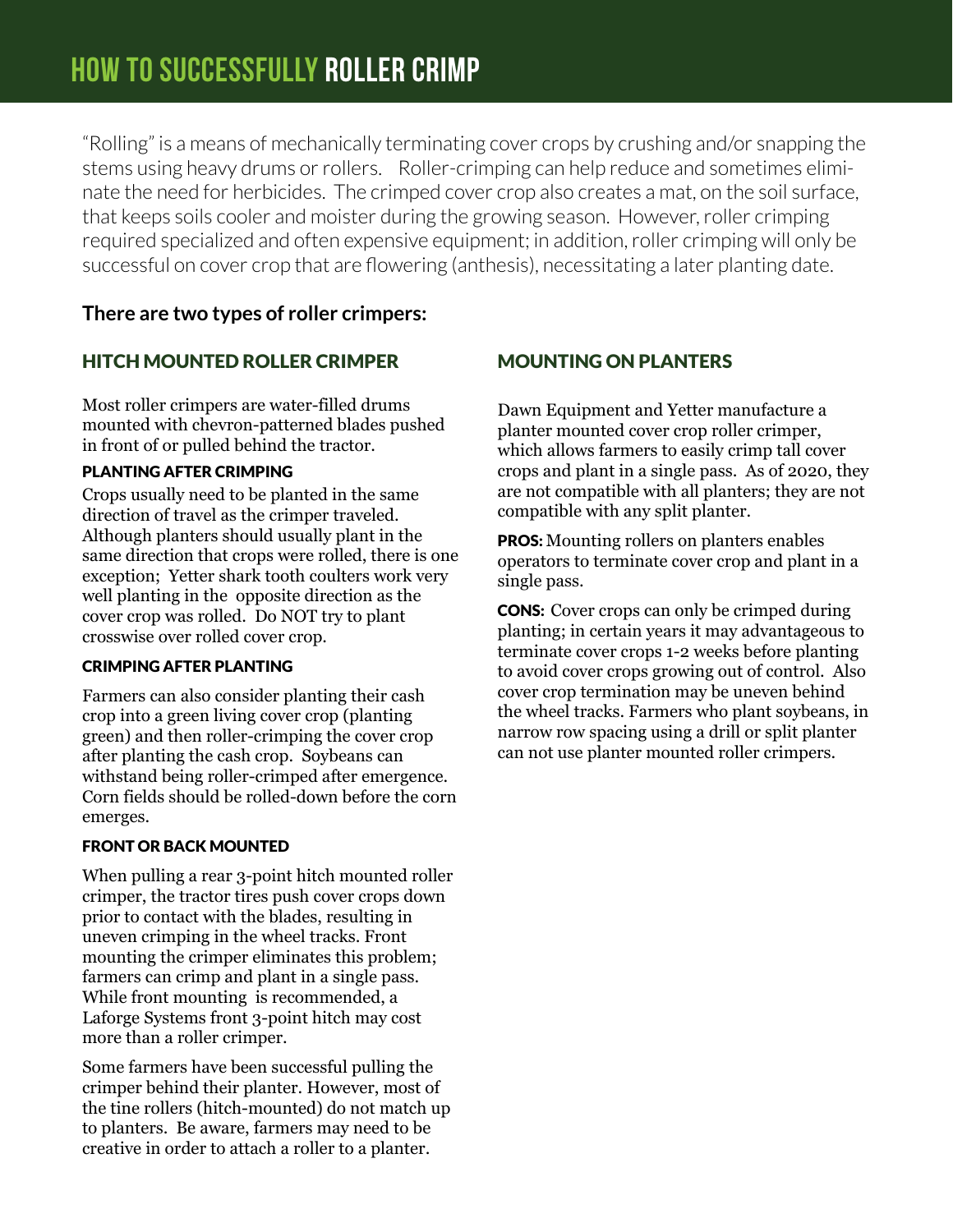## **Field /crop Selection**

**START WITH SOYBEANS:** Start out with a small field slated for soybeans. Research has shown that soybeans are more adaptable to this practice; soybeans tolerate being shaded and by starting with a legume crop minimizes potential challenges with nitrogen tie-up by mature cover crops.

**HEAVY WET SOILS:** The practice is best suited to high-clay soils that are slow to dry. Actively growing cover crops will lap up rainfall, drying wet soils faster and enabling farmers to plant earlier.

SOILS WITH A LONGER HISTORY OF NO-TILL AND COVER CROP. Soils should be accustomed to no-till with a healthy population of soil microorganisms that will aid in the breakdown of cover crop residues and the release of nutrients.

# 2

1

## **Cover Crops**

#### Plant early flowering grains:

Not all cover crop species are suited to termination using a roller crimper. In order to obtain adequate kill with a roller only use "winter annual cover crops" such as winter grains, hairy vetch, crimson clover and winter peas. All of these can be killed by rolling after flowering or early pod formation. For organic production don't use perennial clovers like medium red clover or white clover or biennial clover like sweet clover. These will not kill by mechanical rolling alone. Annual ryegrass although an annual is not a good candidate for mechanical kill in organic systems. Elbon rye is the earliest flowering commercial rye cultivar. Triticale may also be used however, it won't reach maturity until five to seven days later than Elbon rye.

NOTES ON HAIRY VETCH: Adding hairy vetch to the seed mixes slated for roller crimping can be problematic. Hairy vetch has a large proportion of hard seed which can remain viable in the soil for years to come. Waiting until full bloom when using a roller crimper to control hairy vetch it critical; they practice limits seed production, and minimize volunteer problems. However, cereal rye will mature earlier than hairy vetch making optimum rolling timing more complicated for mixtures containing both species. If you do plan to try hairy vetch, Triticale can be a better companion crop because it matures at the same time as hairy vetch.